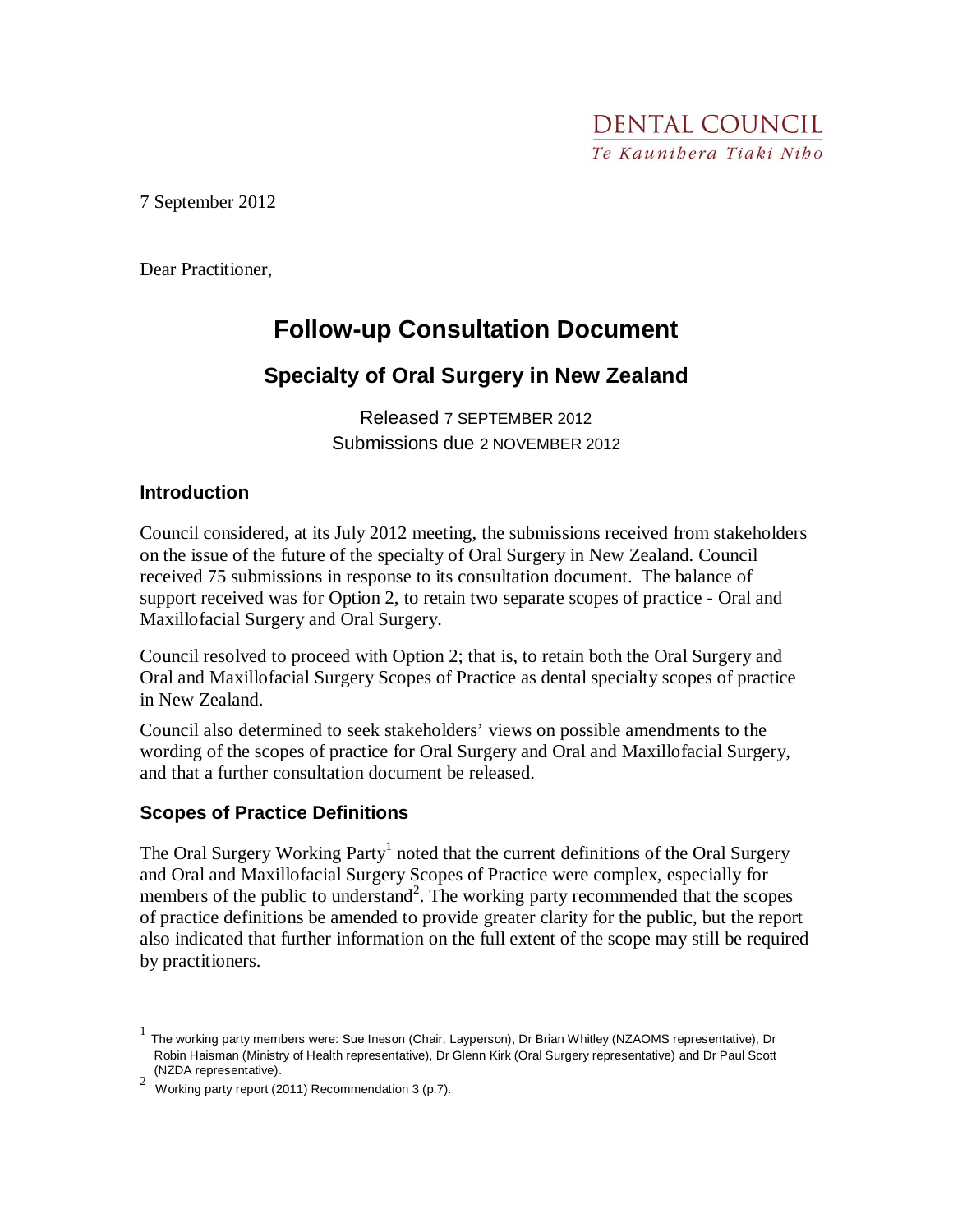Council considered the working party's proposed definitions, and is proposing the following revised scopes of practice definitions, with the principal changes proposed in the areas of non-surgical management of patients.

| <b>Current Definition</b>                                                                                                                                                                                                                | <b>Proposed Definition</b>                                                                                                                          |
|------------------------------------------------------------------------------------------------------------------------------------------------------------------------------------------------------------------------------------------|-----------------------------------------------------------------------------------------------------------------------------------------------------|
| <b>Oral Surgery</b>                                                                                                                                                                                                                      | <b>Oral Surgery</b>                                                                                                                                 |
| Oral Surgery Specialists practise in the<br>branch of dentistry concerned with the<br>diagnosis and surgical management of<br>conditions affecting the oral and dento-<br>alveolar tissues.                                              | Dentistry concerned with diagnosis<br>and surgical management of<br>conditions affecting oral and dento-<br>alveolar tissues.                       |
|                                                                                                                                                                                                                                          | Non-surgical management of patients<br>with acute, chronic and/or medically<br>related disorders of the oral region.                                |
| <b>Oral and Maxillofacial Surgery</b>                                                                                                                                                                                                    | <b>Oral and Maxillofacial Surgery</b>                                                                                                               |
| Oral and Maxillofacial Surgery Specialists<br>practise in that part of surgery which deals<br>with the diagnosis, surgical and adjunctive<br>treatment of diseases, injuries and defects of<br>the human jaws and associated structures. | Surgery that deals with the surgical<br>and medical management of diseases,<br>injuries and defects of the human<br>jaws and associated structures. |
|                                                                                                                                                                                                                                          | Non-surgical management of patients<br>with acute, chronic and/or medically<br>related disorders of the oral and<br>maxillofacial region.           |

### **Discussion/Consultation points**

Council invites all stakeholders to respond to the questions in this document by responding to the following:

- 1. Do you agree/disagree with the proposed definition of the Oral Surgery Scope of Practice?
- 2. Do you agree/disagree with the proposed definition of the Oral and Maxillofacial Surgery Scope of Practice?
- 3. If you have any comments to make on this matter, please do so.

Council therefore seeks any comments on the proposal by *2 November 2012.* Copies of the consultation document have been sent to all dentists, dental specialists, relevant vocational scopes' registrants (medical specialists), relevant associations and societies, the Ministry of Health, District Health Boards and other organisations with an interest. The document will also be published on Council's website, with a similar invitation to comment.